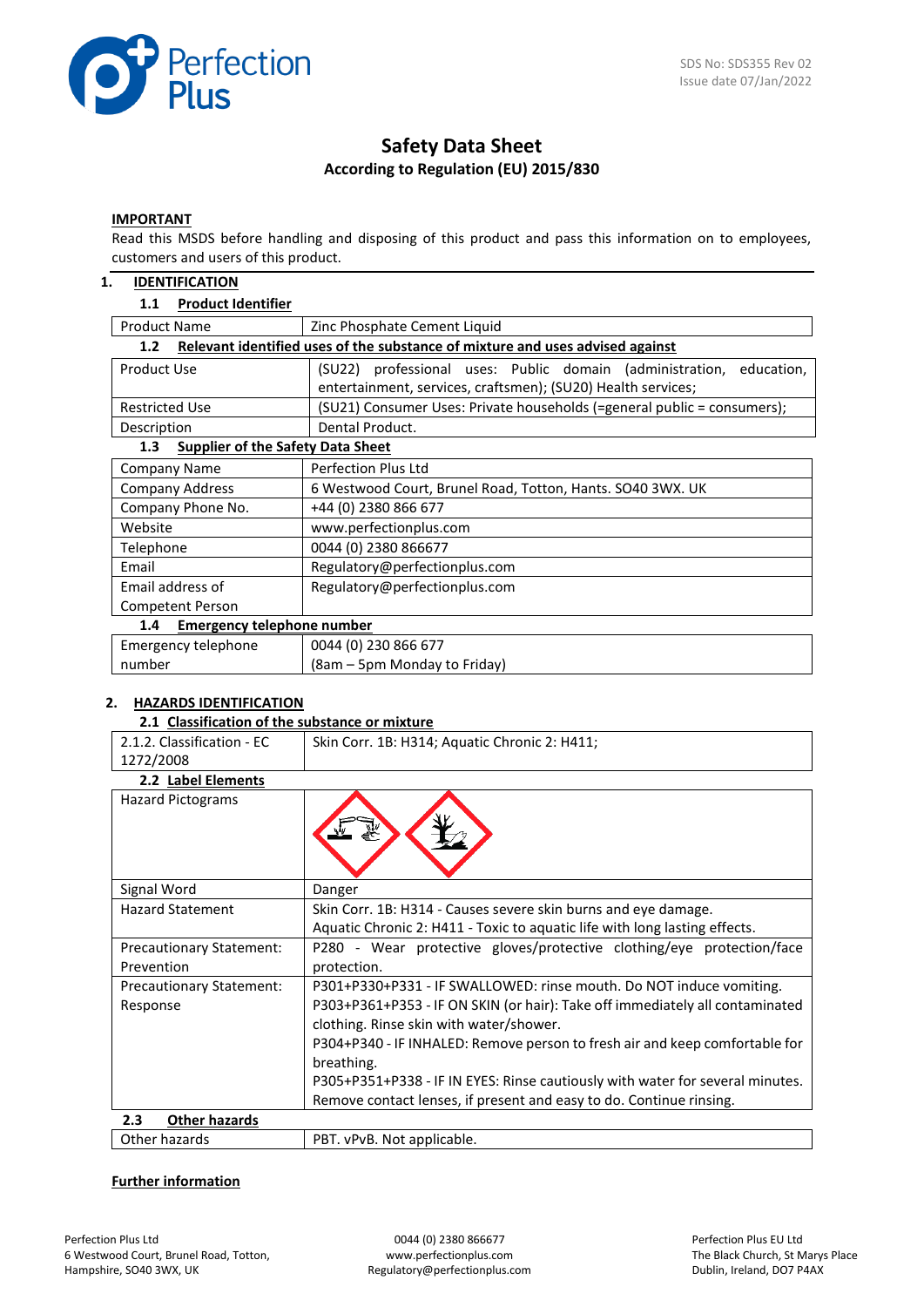

Medical devices as defined in Directive 93/42/EEC and which are invasive or used in direct physical contact with the human body, are exempted from the provisions of regulation (EC) No 1272/2008 (CLP/GHS) usually if they are in the finished state and intended for the final user.

# **3. COMPOSITION/INFORMATION ON INGREDIENTS**

# **3.2 Mixtures**

# **EC 1272/2008**

| <b>Chemical Name</b>                       | Index No.    | CAS No.  | EC No.             | <b>REACH</b><br>Registration<br><b>Number</b> | CONC.<br>$(\%w/w)$ | <b>Classification</b>                                 |
|--------------------------------------------|--------------|----------|--------------------|-----------------------------------------------|--------------------|-------------------------------------------------------|
| Phosphoric acid%<br>(Orthophosphoric acid) | 015-011-00-6 | 7664-38- | 231-633-2          |                                               | 60-70%             | Skin Corr. 1B: H314;                                  |
| Zinc Oxide                                 | 030-013-00-7 | 1314-13- | $215 - 222 -$<br>5 | 01-2119463881-<br>32                          | 1-10%              | Aquatic Acute 1: H400;<br>Aquatic Chronic 1:<br>H410: |

# **4. FIRST AID MEASURES**

# **4.1 Description of first aid measures**

| ⊶.⊥          | <b>PESCRIPTION OF THISE AIGHTER SUITES</b>                                                      |
|--------------|-------------------------------------------------------------------------------------------------|
| Inhalation   | Move the exposed person to fresh air.                                                           |
| Eye Contact  | Rinse immediately with plenty of water for 15 minutes holding the eyelids open.                 |
| Skin contact | Wash off immediately with plenty of soap and water. Remove contaminated clothing.               |
| Ingestion    | Do NOT induce vomiting.                                                                         |
| 4.2          | Most important symptoms and effects, both acute and delayed                                     |
| Inhalation   | Inhalation may cause coughing, tightness of the chest and irritation of the respiratory system. |
| Eye Contact  | Causes severe burns. Causes severe inflammation and may damage the cornea.                      |
| Skin contact | Causes burns.                                                                                   |
| Ingestion    | Ingestion causes burns to the respiratory tract.                                                |
| 4.3          | Indication of any immediate medical attention and special treatment needed                      |
| Inhalation   | Seek medical attention.                                                                         |
| Eye Contact  | Seek medical attention.                                                                         |
| Skin contact | Seek medical attention.                                                                         |
| Ingestion    | If swallowed, seek medical advice immediately and show this container or label.                 |

## **General information**

|  | If you feel unwell, seek medical advice (show the label where possible). |
|--|--------------------------------------------------------------------------|
|--|--------------------------------------------------------------------------|

# **5. FIRE FIGHTING MEASURES**

# **5.1 Extinguishing media**

|     | Use extinguishing media appropriate to the surrounding fire conditions. |
|-----|-------------------------------------------------------------------------|
| 5.2 | Special hazards arising from the substance or mixture                   |
|     | Corrosive. Burning produces irritating, toxic and obnoxious fumes.      |
| 5.3 | <b>Advice for firefighters</b>                                          |
|     | Wear suitable respiratory equipment when necessary.                     |
|     |                                                                         |

# **6. ACCIDENTAL RELEASE MEASURES**

# **6.1 Personal precautions, protective equipment and emergency procedures**

|     | Ensure adequate ventilation of the working area. Wear suitable protective equipment.           |
|-----|------------------------------------------------------------------------------------------------|
|     | Evacuate personnel to a safe area.                                                             |
| 6.2 | <b>Environmental precautions</b>                                                               |
|     | Do not allow product to enter drains. Prevent further spillage if safe.                        |
| 6.3 | Methods and material for containment and cleaning up                                           |
|     | Absorb with inert, absorbent material. Transfer to suitable, labelled containers for disposal. |
|     | Clean spillage area thoroughly with plenty of water.                                           |
|     |                                                                                                |

**6.4 Reference to other sections**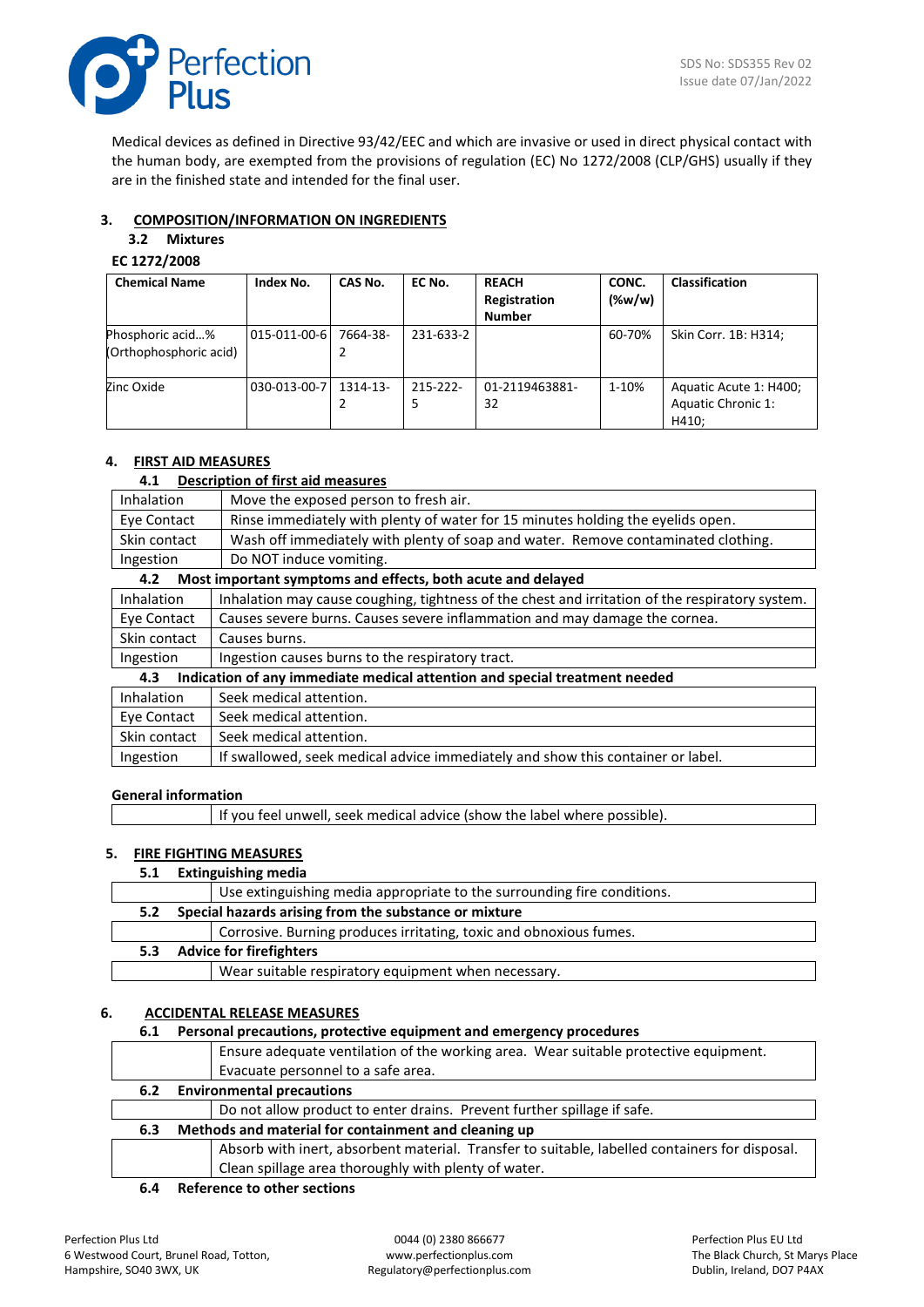

|  |             | See section 13 for disposal information. See section 8 for exposure controls/personal |
|--|-------------|---------------------------------------------------------------------------------------|
|  | protection. |                                                                                       |

### **7. HANDLING AND STORAGE**

### **7.1 Precautions for safe handling**

|     | Avoid contact with eyes and skin. Ensure adequate ventilation of the working area. Adopt     |
|-----|----------------------------------------------------------------------------------------------|
|     | best Manual Handling considerations when handling, carrying and dispensing.                  |
| 7.2 | Conditions for safe storage, including any incompatibilities                                 |
|     | Keep in a cool, dry, well-ventilated area. Keep containers tightly closed. Store in original |
|     | container.                                                                                   |
| 7.3 | Specific end use(S)                                                                          |
|     | See section 1.2. Relevant identified uses of the substance or mixture and uses advised       |
|     | against for further information.                                                             |
|     |                                                                                              |

# **8. EXPOSURE CONTROLS/PERSONAL PROTECTION**

## **8.1 Control parameters**

## **8.1.1 Exposure Limit Values**

| Phosphoric acid%       | WEL 8-hr limit ppm:        | ٠ | WEL 8-hr limit mg/m3:        |  |
|------------------------|----------------------------|---|------------------------------|--|
| (Orthophosphoric acid) |                            |   |                              |  |
|                        | WEL 15 min limit ppm:      |   | WEL 15 min limit mg/m3:      |  |
|                        | WEL 8-hr limit mg/m3 total | - | WEL 15 min limit mg/m3 total |  |
|                        | inhalable dust:            |   | inhalable dust:              |  |
|                        | WEL 8-hr limit mg/m3 total | - | WEL 15 min limit mg/m3 total |  |
|                        | respirable dust:           |   | respirable dust:             |  |

#### **8.2 Exposure controls**



## **8.2.1 Appropriate engineering controls**

Ensure adequate ventilation of the working area.

| 8.2.2 Individual protection measures |                                                     |  |  |  |
|--------------------------------------|-----------------------------------------------------|--|--|--|
|                                      | Wear chemical protective clothing.                  |  |  |  |
| Eye/face protection                  | Approved safety goggles.                            |  |  |  |
| Skin protection $-$                  | Chemical resistant gloves.                          |  |  |  |
| Hand protection                      |                                                     |  |  |  |
| Respiratory protection               | Wear suitable respiratory equipment when necessary. |  |  |  |

## **9. PHYSICAL AND CHEMICAL PROPERTIES**

## **9.1. Information on basic physical and chemical properties**

| Appearance                | Liquid            | Vapour pressure             | No data available |
|---------------------------|-------------------|-----------------------------|-------------------|
| Colour                    | Clear             | Vapour density              | No data available |
| Odour                     | Mild              | Relative density            | No data available |
| Odour threshold           | No data available | Fat solubility              | No data available |
| рH                        | $<$ 3             | Partition coefficient       | No data available |
| Melting point             | No data available | Autoignition temperature    | No data available |
| Freezing point            | No data available | Viscosity                   | No data available |
| Initial boiling point     | No data available | <b>Explosive properties</b> | No data available |
| Flash point               | No data available | Oxidising properties        | No data available |
| Evaporation rate          | No data available | Solubility                  | Miscible in water |
| Flammability (solid, gas) | No data available |                             |                   |

#### **9.2. Other information**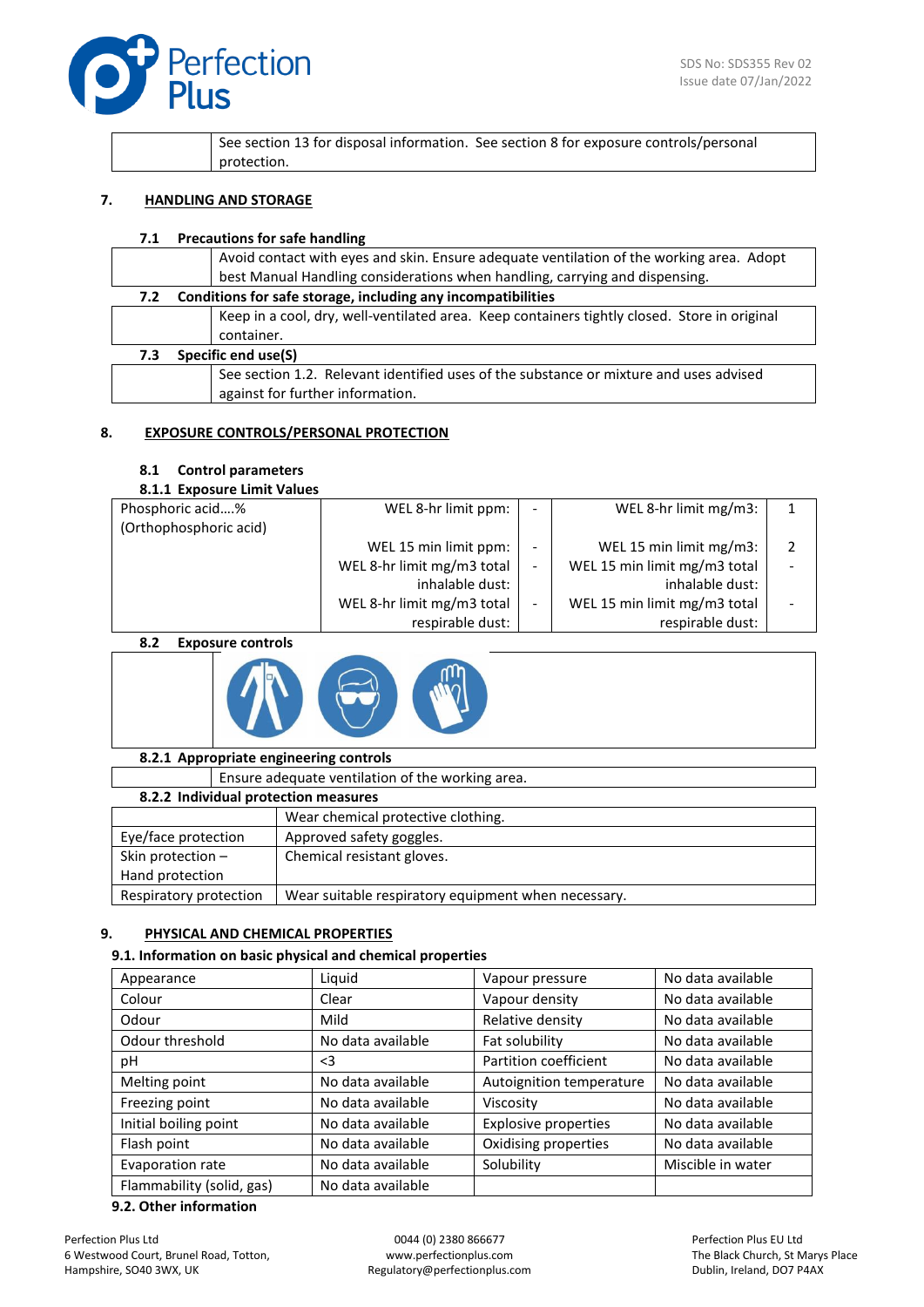

| Conductivity                     | No data available |
|----------------------------------|-------------------|
| Surface tension                  | No data available |
| Gas group                        | No data available |
| Benzene content                  | No data available |
| Lead content                     | No data available |
| VOC (Volatile organic compounds) | No data available |

# **10. STABILITY AND REACTIVITY**

## **10.1 Reactivity**

|      |                               | Strong acids.                                         |
|------|-------------------------------|-------------------------------------------------------|
|      |                               | 10.2 Chemical stability                               |
|      |                               | Stable under normal conditions.                       |
|      |                               | 10.3 Possibility of hazardous reactions               |
|      |                               | Strong acids and strong bases.                        |
|      |                               | 10.4 Conditions to avoid                              |
|      |                               | Heat.                                                 |
| 10.5 | <b>Incompatible materials</b> |                                                       |
|      |                               | Strong bases.                                         |
|      |                               | 10.6 Hazardous decomposition products                 |
|      |                               | Will not decompose if stored and used as recommended. |

## **11. TOXICOLOGICAL INFORMATION**

## **11.1 Information on toxicological effects**

| Acute toxicity            | No data available.                                                          |
|---------------------------|-----------------------------------------------------------------------------|
| Skin corrosion/irritation | Causes burns.                                                               |
| Serious eye               | Causes severe skin burns and eye damage.                                    |
| damage/irritation         |                                                                             |
| Respiratory of skin       | Inhalation may cause coughing, tightness of the chest and irritation of the |
| sensitisation             | respiratory system.                                                         |
| Germ cell mutagenicity    | No mutagenic effects reported.                                              |
| Carcinogenicity           | No carcinogenic effects reported.                                           |
| Reproductive toxicity     | No teratogenic effects reported.                                            |
| STOT-single exposure      | No data available.                                                          |
| STOT-repeated exposure    | No data available.                                                          |
| Aspiration hazard         | Toxic if swallowed or if inhaled.                                           |
| Repeated or prolonged     | Causes severe burns.                                                        |
| exposure                  |                                                                             |

## **11.1.4 Toxicological Information**

| ORAL Rat LD50: 1530mg/kg | Phosphoric acid% |
|--------------------------|------------------|
|--------------------------|------------------|

## **12. ECOLOGICAL INFORMATION**

|               | 12.1 Toxicity                      |                                         |                                             |                              |
|---------------|------------------------------------|-----------------------------------------|---------------------------------------------|------------------------------|
|               |                                    | No data available.                      |                                             |                              |
|               | 12.2 Persistence and degradability |                                         |                                             |                              |
|               |                                    | No data is available on this product.   |                                             |                              |
| 12.3          |                                    | <b>Bio accumulative potential</b>       |                                             |                              |
|               |                                    | No data is available on this product.   |                                             |                              |
|               | <b>Partition coefficient</b>       |                                         |                                             |                              |
|               |                                    |                                         | <b>Zinc Cement Liquid No data available</b> |                              |
| 12.4          | <b>Mobility in soil</b>            |                                         |                                             |                              |
|               |                                    | No data is available on this product.   |                                             |                              |
|               |                                    | 12.5 Results of PBT and vPvB assessment |                                             |                              |
|               |                                    | No data is available on this product.   |                                             |                              |
| an Dhic I td. |                                    |                                         | $OMA$ (0) 2280 866677                       | <b>Dorfoction Duc ELLItd</b> |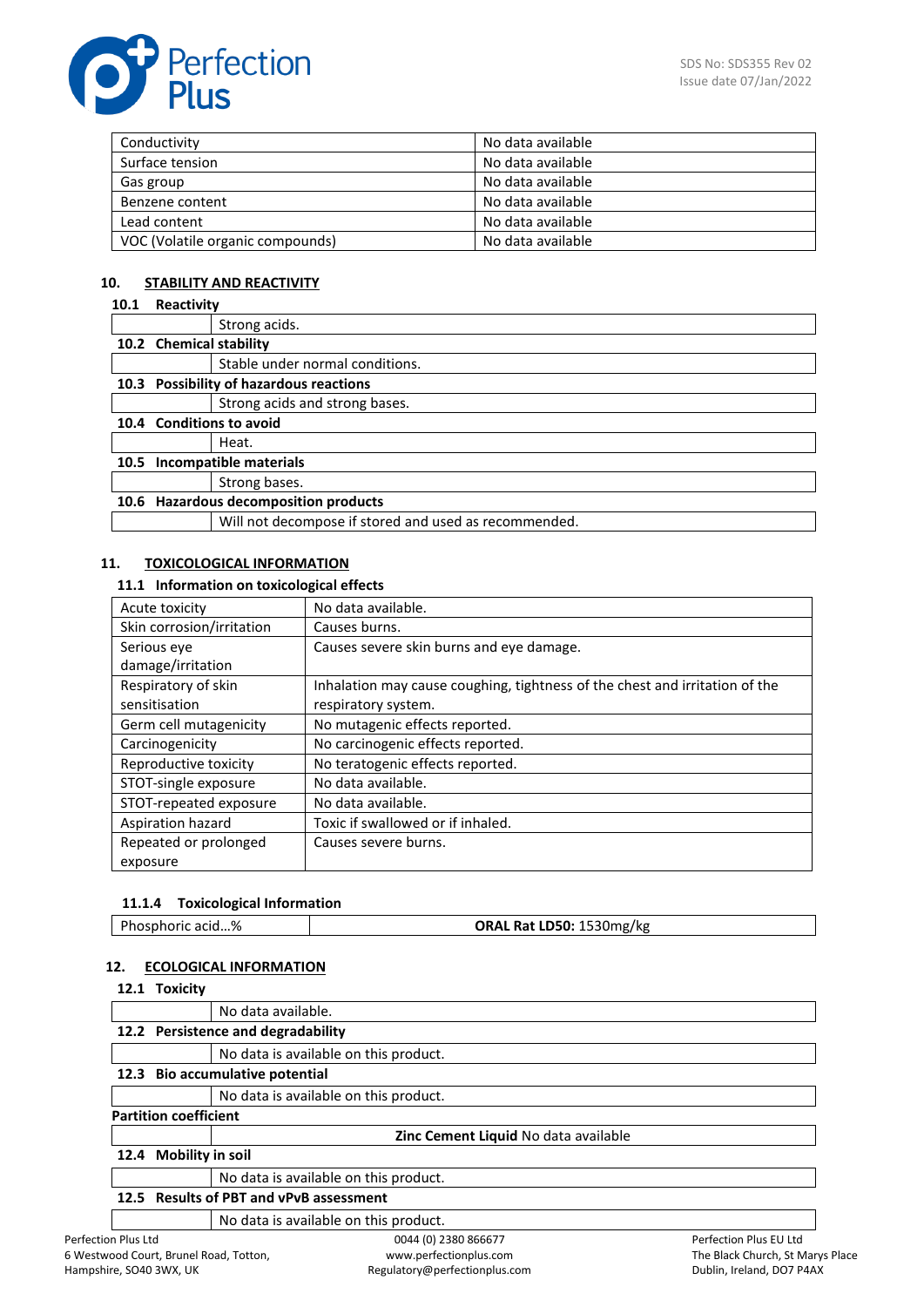

## **12.6 Other adverse effects**

No data is available on this product.

## **13. DISPOSAL CONSIDERATIONS**

## **13.1 Waste treatment methods**

|                         | Dispose of in compliance with all local and national regulations.                                                                                                                                                                                                                                                      |  |
|-------------------------|------------------------------------------------------------------------------------------------------------------------------------------------------------------------------------------------------------------------------------------------------------------------------------------------------------------------|--|
|                         | <b>General information</b>                                                                                                                                                                                                                                                                                             |  |
|                         | 18 WASTES FROM HUMAN OR ANIMAL HEALTH CARE AND/OR RELATED RESEARCH (except<br>kitchen and restaurant wastes not arising from immediate health care). 18 01 wastes from<br>natal care, diagnosis, treatment or prevention of disease in humans. 18 01 06 chemicals<br>consisting of or containing dangerous substances. |  |
| <b>Disposal Methods</b> |                                                                                                                                                                                                                                                                                                                        |  |
|                         | Do not empty in to drains. For disposal within the EC, the appropriate code according to the<br>European Waste Catalogue (EWC) should be used.                                                                                                                                                                         |  |
|                         | Disposal of packaging                                                                                                                                                                                                                                                                                                  |  |
|                         | Do NOT reuse empty canisters. Empty containers can be sent for disposal or recycling.                                                                                                                                                                                                                                  |  |

## **14. TRANSPORT INFORMATION**

Hazard pictograms



#### **14.1 UN number**

| <b>UN1805</b>                               |                          |     |  |
|---------------------------------------------|--------------------------|-----|--|
| 14.2 UN proper shipping name                |                          |     |  |
| PHOSPHORIC ACID, SOLUTION                   |                          |     |  |
| 14.3 Transport hazard class(es)             |                          |     |  |
| ADR/RID                                     | 8                        |     |  |
| Subsidiary risk<br>$\overline{\phantom{a}}$ |                          |     |  |
| <b>IMDG</b>                                 | 8                        |     |  |
| Subsidiary risk                             | $\overline{\phantom{a}}$ |     |  |
| <b>IATA</b>                                 | 8                        |     |  |
| Subsidiary risk                             |                          |     |  |
| 14.4 Packing group                          |                          |     |  |
| Packing Group<br>$\mathbf{III}$             |                          |     |  |
| 14.5 Environmental hazards                  |                          |     |  |
| <b>Environmental hazards</b>                | No                       |     |  |
| Marine pollutant                            | No                       |     |  |
| <b>ADR/RID</b>                              |                          |     |  |
| Hazard ID                                   | 80                       |     |  |
| Tunnel category                             | (E)                      |     |  |
| <b>IMDG</b>                                 |                          |     |  |
| EmS Code                                    | $F-A S-B$                |     |  |
| <b>IATA</b>                                 |                          |     |  |
| Packing Instruction (Cargo)                 |                          | 856 |  |
| Maximum quantity                            |                          | 60L |  |
| Packing instruction (Passenger)             |                          | 852 |  |
| Maximum quantity                            |                          | 5L  |  |

# **15. REGULATORY INFORMATION**

**15.1 Safety, health and environmental regulations/legislation specific for the substance or mixture**